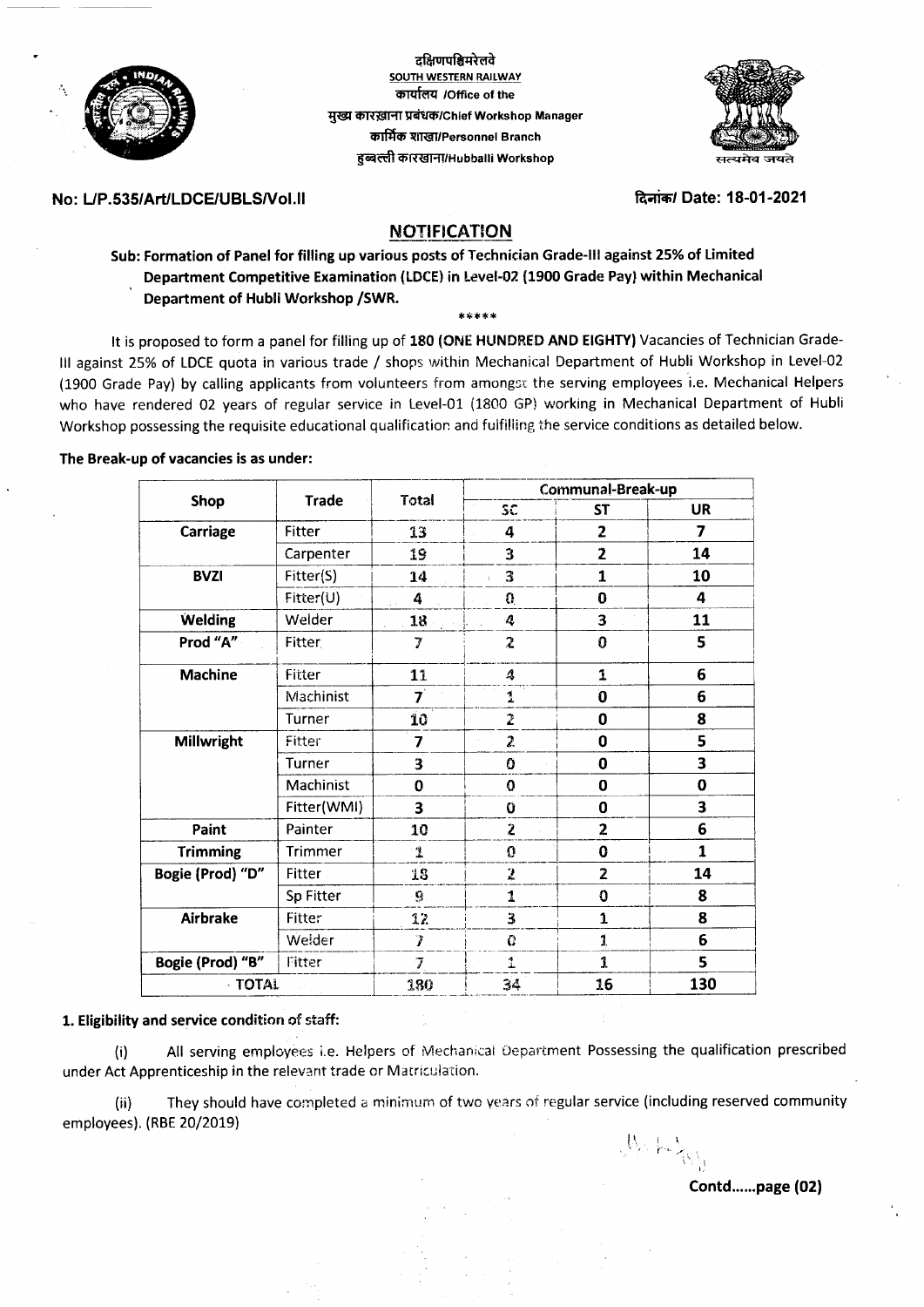(iii) ln case of staff who are appointed as substitutes and subsequently regularised in a Group "D" bo. required to fulfil the service condition of two years counted from the date of regularisation.

(iv) In respect of employees who have reported / joined in this workshop unit on Inter Railway Reque Transfer / lnter Divisional /Unit. Request on bottom seniority, the service rendered in the old unit will count for the purpose of qualifying service for promotion in the new seniority unit provided

- (iii) He/she is otherwise eligible to be considered for the selection to Group "C" post as per extant rules; and
- (iv) The category in which he/she was working in the old unit is an eligible category for the selection /post in the new seniority unit also (Authority: Fily Board Letter No: E (NG) I-2006/CFP/9 dated: 27.07.2006-R.B.E No. 99/2006).

In terms of Rly Brd's letter No. E(NG) I/ 2005/PM1/52, Dated: 22-08-2006, (RBE No. 102/2006) the cut-off date for determining the eligibility of the staff should be the date of issue of notification. As such, the volunteering employees should stand fulfil the service conditions of age and educational qualification and other service conditions as on the date of notification i.e., as on 18-01-2021.

#### 2. Mode of Selection:

In terms of Rly Brd's letter No. E (EN) I /2008/PM7/4SLP, dated: 19.06.2009, R.B.E No. 213/2009, the positive act of selection to assess the professional ability of the candidate shall consist of only written test. The candidate has to obtain minimum of 60% marks in professional ability for being considered for further selection process of perusal of service record. There will be no classification of candidates as outstanding. There will be no relaxation in qualifying marks to employees belonging to the category of SC/ST.

#### 3. Syllabus:

The syllabus prescribed for selection to the posts of Technician Gr.III against 25%of LDCE quota in Mechanical Department is enclosed in Annexure-|.

#### 4. Procedure for written examination

ln terms of Rly Brd's letter No. E(NG) I/2018/pm1/4, Dated: 14-12-2018 (RBE No.196/2018)& R.B.E No. 97/2019 dated 14-06-2019, the question paper will be 100% objective type.

- a. All questions will be multiple choices only.
- b. Cutting, overwriting, Erasing or Alteration of any type will not be accepted, zero marks will be given for answer having correction/overwriting.
- c. There will be negative mark for wrong answers, one third of the mark allotted for each question will be deducted for wrong answers.

In terms of extant instructions questions on official language will form part of the professional ability for 10% of total marks. The questions on official language policy are compulsory but there shall not be any compulsion on the part of the candidates to answer such questions.

In terms of Rly Brd's letter No. E(NG) I-2004-PM1/25, dated: 21-09-2004 (RBE No.208/2004), the question paper for written test held as part of selection/LDCE should be to test the ability of the candidates to tackle the practical problems and will be on practical basis. However, the candidates will be also tested on theoretical knowledge where ever required.

#### 5. Pre-Selection Coaching

In terms of instructions contained in Rly Brd's letter No. 88-E(SCT)I/42/2, dated: 08-01-1991 /11-01-1991, preselection training to SC/ST employees covering the syllabus wiil be imparted for a period of 03 to 04 weeks.

Contd......page (03)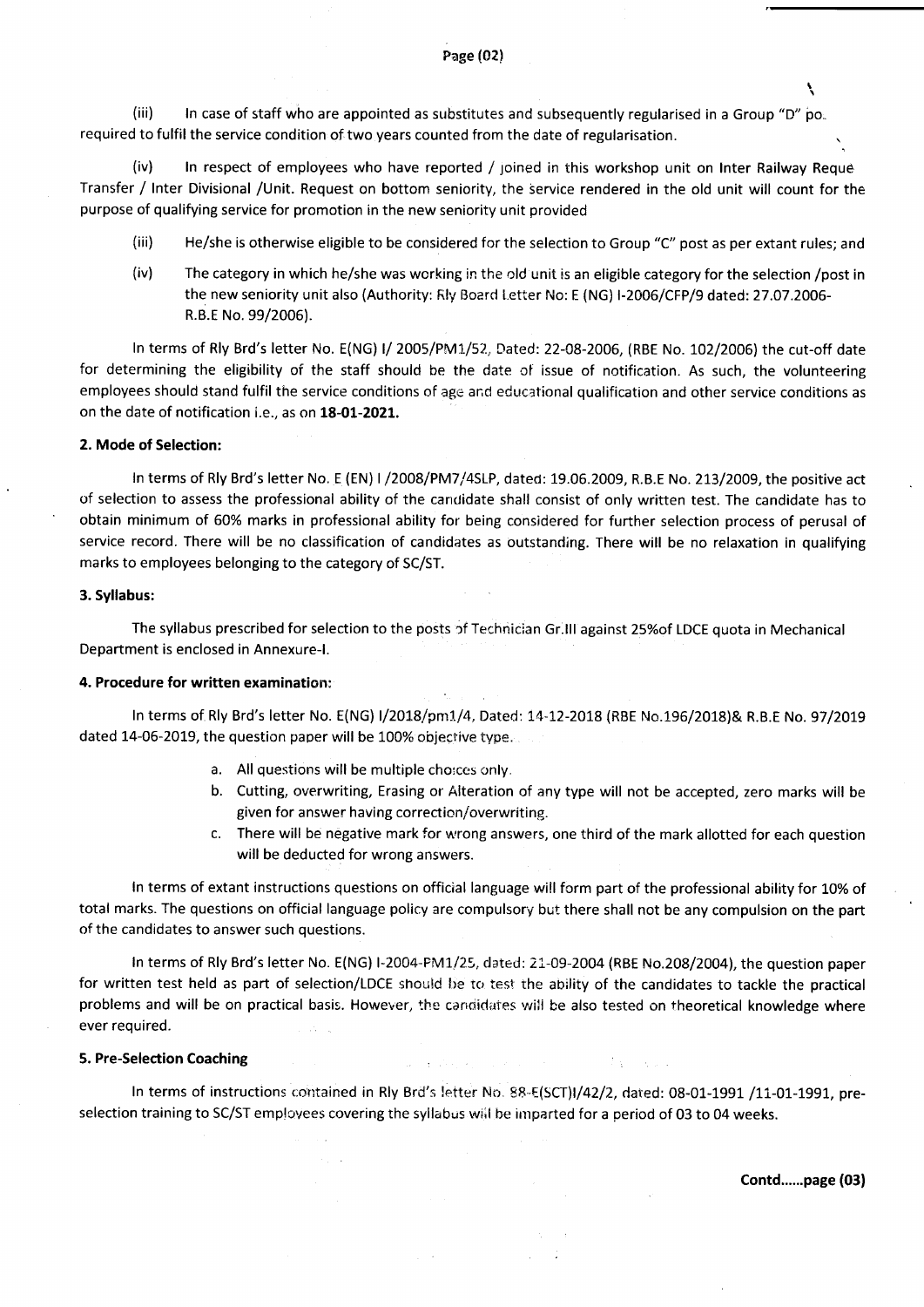#### i Examination:

The date, venue and time of examination will be intimated to the eligible volunteers in due course. However, it oe advised to the volunteering staff that there will be no supplementary examination to the absentees in the main mination since the selection is by calling volunteers.

## . Training of the empanelled staff:

The empanelled staff possessing the qualification of lTl / Course Completed Act-Apprenticeship in the relevant trade in the railway establishment may be subjected to trade test and those possessing the same may be promoted as Technician (Trade) in Pay Level-02 (1900 Grade Pay).

Such of the empanelled staff who do not possess the qualification of ITI / Course completed Act-Apprenticeship in the relevant trade in the Railway Establishment will be imparted suitable training. On completion of the training the staff will be subjected to trade test and such of them as pass the trade test will be promoted as Technician (Trade) in Level-02 (1900 GP).Those failing in the trade test so held will be required to appear in the selection afresh as and when held. (RBE 30s/1999)

#### 8. Last date for submission of Application:

The willing and eligible volunteers have to submit their applications in prescribed Performa to their controlling supervisors on or before 18-02-2021. The controlling officer has to forward all the applications on one bunch to Personnel Branch Office on or before 24-02-2021. The applications received after the last date will summarily be rejected without assigning any reasons. The candidates should necessarily fill all the relevant columns and strike out the inapplicable columns indicating as "NA".

#### Encl:

- 1. Syllabus(Annexure'l')
- 2. Application Performa (Annexure-II)

(MAHESH ABBIGERI)

कारखानाकार्मिकअधिकारी Morkshop Personnel Officer मुखयकारखानाप्रबंधक/यू.बी.एल.एस /Chief Workshop Manager / UBLS

Copy to: PS to GWM /UBLS for kind information of CWM/UBLS.

- Copy to: All concerned officers / UBLS
- Copy to: CUBTC/UBLS for arranging for imparting pre-selection coaching.
- Copy to: SSE / Carriage, BVZI, Welding, Prod "A", Machine, Mill wright, Paint, Trimming, Bogie "D", Air brake, Prod "B"/UBLS for infn.
- Copy to: Confidential Section WPO/O/UBLS along with syllabus for n/a.
- Copy to: The secretary of SWRMU, AISCTREA & AIOBC Assn for infn.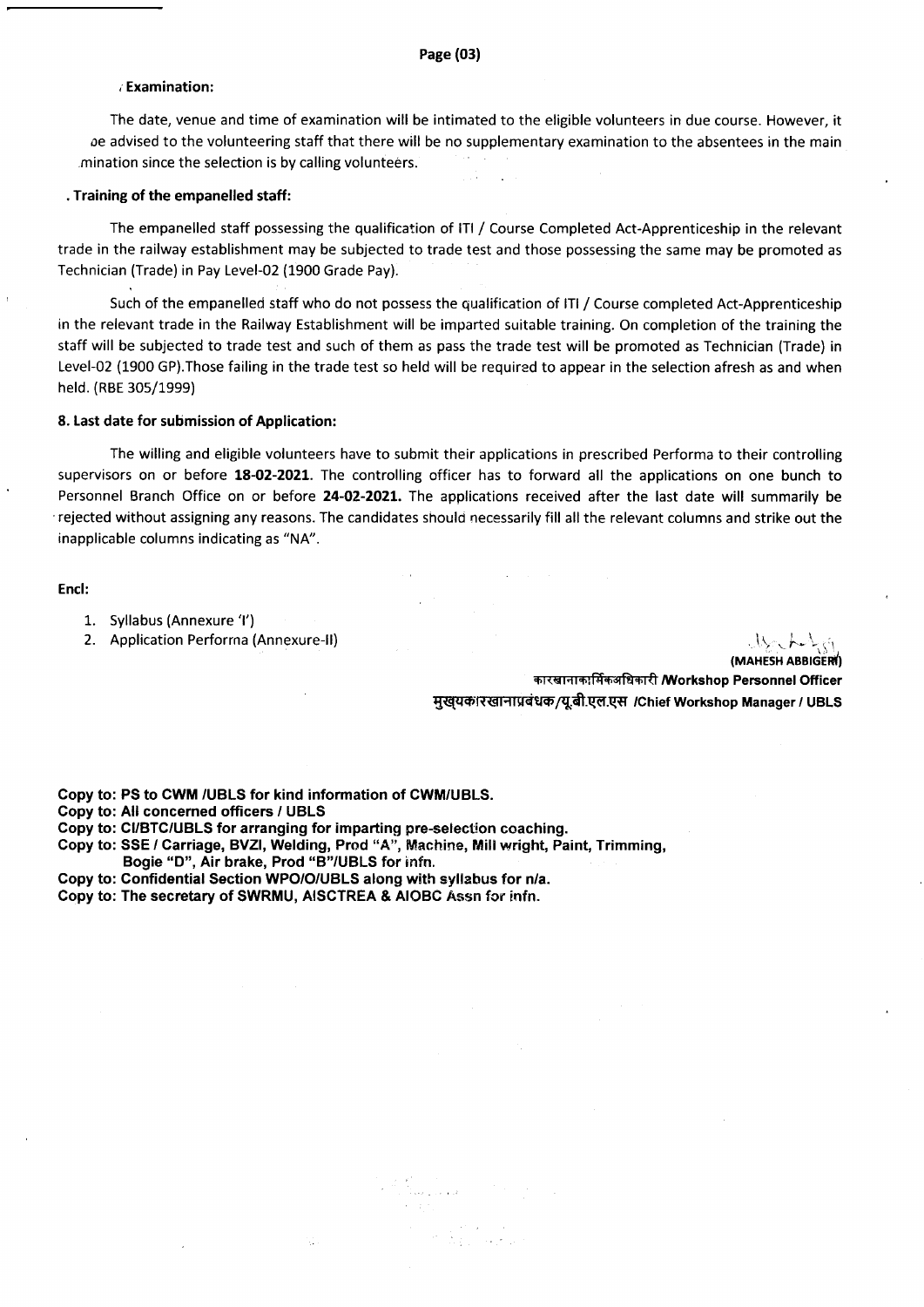# SYALLABUS FOR TECHNICIAN.II! AGAINST 25%OF LDCE QUOTA IN MECHANICAL DEPARTMENT / HUBLI WORKSHOP.

## ,MMON SYTLABUS FOR LDCE SELECTION (AtL TRADES)

## **INDUSTRAIL SAFETY**

Safety Rules to be followed in Workshops lmportant of house keeping Fire Accidents-safety measures.

## 5's / IMS

Vital Components of coaches and Bogies Activities of different Shops

## BASIC SCIENCE

Mass, density, weight Metals and properties of metals Calculating weight of a steel object

## Technical Portion

Type of different bogies.

Type of bearings.

Striping & Fitting of bogie.

Deferent type of spring & liners used in Bogie.

Brake Gear arrangement.

Deferent type of DV

Testing of BMBC, EP Brake & DV.

Wheel defects and tyre defect Gauge, CNC, Lather, Wheel press etc.

Brake power adjustment.

Examination of Draft Gear Assembly (MK 50, RF 36!, right Lock Coupling),SAHAKU Coupling CBC of LHB.

Panel Patch.

Leave Rules and type of leaves, Type of passes, Type of Major & Minor perraities.

Must have knowledge of measuring instruments, steel ruler, callipers (Inside & Outside), Try, Square, Gauges, Micrometer (lnside & Outside), Marking tools, Cutting tools, Lubricants and the method of lubrication of machinery.

Must know the preparation of use glue and other adhesives.

Must have knowledge of common hand tools like Drills, Grinding stones, Hammers, Chisels, Files etc, and their uses.

Must have knowledge to prepare the surface for painting, soray painting and hand painting and simple stencilling.

Must have knowledge of upholstering, needless and threads and correct spacing of stitches of various jobs.

## **NON-TECHNICAL PORTION**

## Mathematics : (up to Class Xth standard)

- a. Arithmetic- Time & Distance, Tirne & Work, Speed, Percentage, Profrt & Loss
- b. Mensuration- Triangle, Square, Rectangle, Area.
- c. CGS & MKS systems,

### English: (up to Class Xth Standard)

- a. Passage writing
- b. Letter writing
- C. Essay writing

Official language policy and rules.